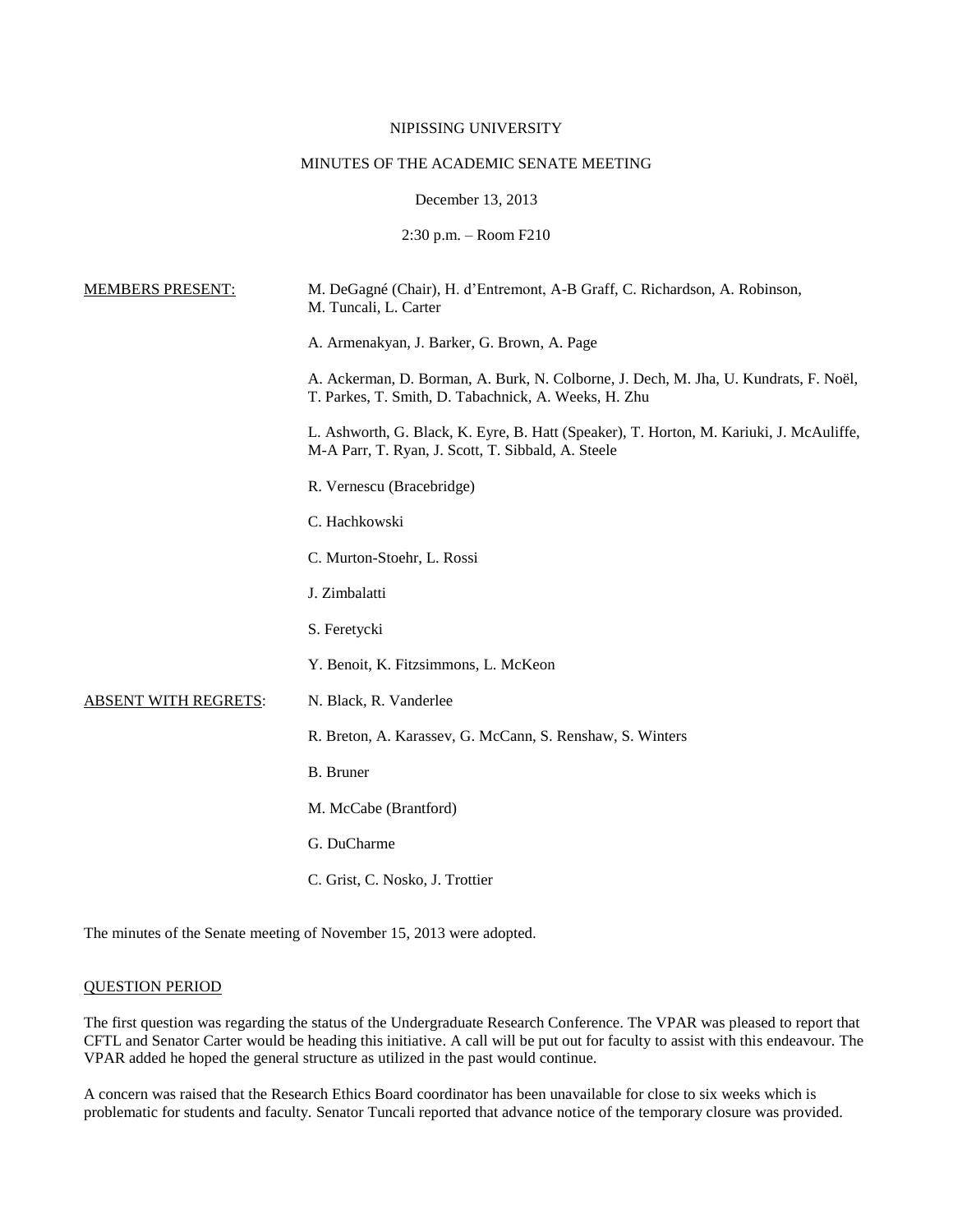Concerns raised regarding discrepancies in course listings in the academic calendar and on the website were addressed. Senator Robinson, Registrar, announced that a new curriculum management system is to be installed and alleviate these problems.

Another website issue is that the advancement office appears to not be concerned with academic needs and only with branding. Senate is requesting that the VPFA or designate attend the January meeting to provide information on this query.

There was a question regarding the status of the Strategic Mandate Agreement. The VPAR noted that the university has until December 20 to resubmit. He added that the Ministry felt that previous university submissions were too long and failed to focus on differentiation. New submissions must be less than 10 pages and identify differentiation. By mid-January there is to be a response from the Ministry with discussions to follow. The SMA should be finalized by March 31, 2014. The VPAR indicated that there can be no new program approvals until the process is finalized.

A question was raised regarding the holiday closure of the University until January 6, 2014. It was noted that all employees were given advance notice so arrangements could be made for second semester preparation.

In response to the question to ascertain if the Board of Governors has revisited the Policy on Political Activities, the President indicated that the Advancement committee that is responsible for this policy has not yet met. NUFA is preparing a submission to the Advancement committee.

## REPORTS of STANDING COMMITTEES and FACULTY or UNIVERSITY COUNCILS

#### **Senate Executive Committee**

MOTION 1: Moved by M. DeGagné, seconded by M-A Parr that the Report of the Senate Executive Committee dated December 5, 2013 be received. CARRIED

## **Planning and Priorities Committee**

- MOTION 2: Moved by H. d'Entremont, seconded by K. Fitzsimmons that the Report of the Planning and Priorities Committee dated November 22, 2013, be received. CARRIED
- MOTION 3: Moved by H. d'Entremont, seconded by A. Robinson that Senate grant approval of the Final Assessment Report for the Social Welfare & Social Development Program, as outlined in the attached document. CARRIED
- MOTION 4: Moved by H. d'Entremont, seconded by C. Richardson that Senate grant Stage 1 approval for the Bachelor of Education, Consecutive and Concurrent programs, as outlined in the attached document. CARRIED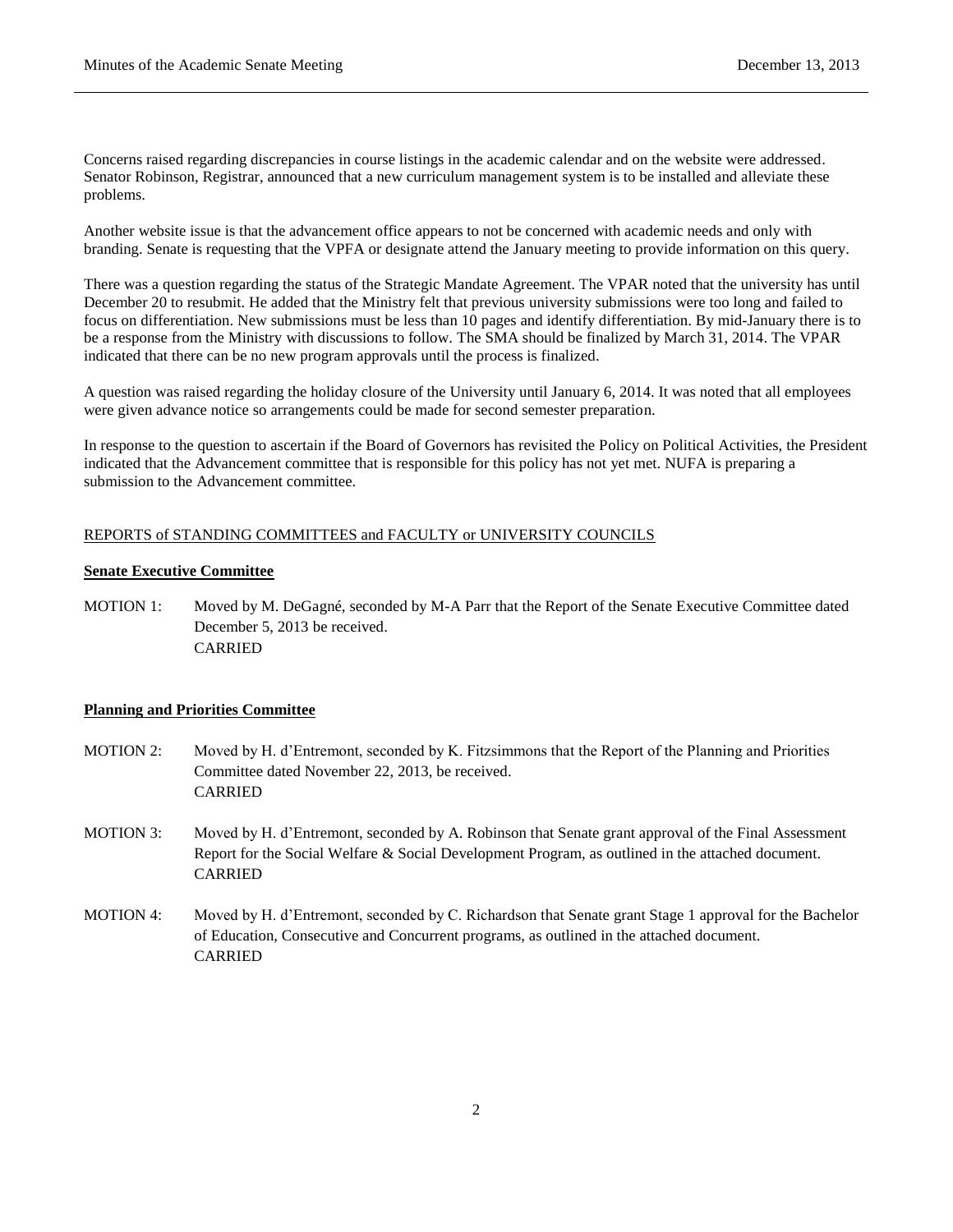### **Undergraduate Studies Committee**

### October 25, 2013 Report

- MOTION 5: Moved by C. Richardson, seconded by A. Robinson that the Report of the Undergraduate Studies Committee dated October 25, 2013, be received. CARRIED
- MOTION 6: Moved by C. Richardson, seconded by A. Burk that Senate approve that RLCT2045 Health, Healing and Religion be deleted. CARRIED
- MOTION 7: Moved by C. Richardson, seconded by A. Burk that Senate approve that the course RLCT 2116 Health, Healing and Religion be added to the course offerings in the department of Religions and Cultures. CARRIED
- MOTION 8: Moved by C. Richardson, seconded by D. Borman that Senate approve that EDUC 1185 Spanish, Part I be added to the list of approved Additional Qualifications courses. CARRIED
- MOTION 9: Moved by C. Richardson, seconded by K. Eyre that Senate approve that the new course MKTG 4436 Innovative Approaches in Marketing be added as a Marketing Course in business programs and that it be included in the list of Marketing elective courses. CARRIED

#### November 20, 2013 Report

- MOTION 10: Moved by C. Richardson, seconded by A. Steele that the Report of the Undergraduate Studies Committee dated November 20, 2013 be received. CARRIED
- MOTION 11: Moved by C. Richardson, seconded by A. Armenakyan that Senate approve that the proposed changes to the Organizational Studies Stream in the BBA be accepted as follows:

Must complete any 24 credits of the following in addition to the six credits of organizational studies in the BBA core requirements: ORGS 3006, ORGS 3007, ORGS 3016, ORGS 2117, ADMN 2706, ORGS 2006, ORGS 2007, ORGS 3146, ORGS 3147, ORGS 3246, ORGS 3247, ORGS 3307, ORGS 3836, ORGS 4706, ORGS 4837, ADMN 4137, ADMN 4206

## CARRIED

MOTION 12: Moved by C. Richardson, seconded by K. Fitzsimmons that Senate approve that all prerequisites for the courses in the Organizational Studies stream (as listed above) with the exception of ORGS 1136 as a prerequisite for fourth-year organizational studies courses and ORGS 1137 for ORGS 3247, be removed. CARRIED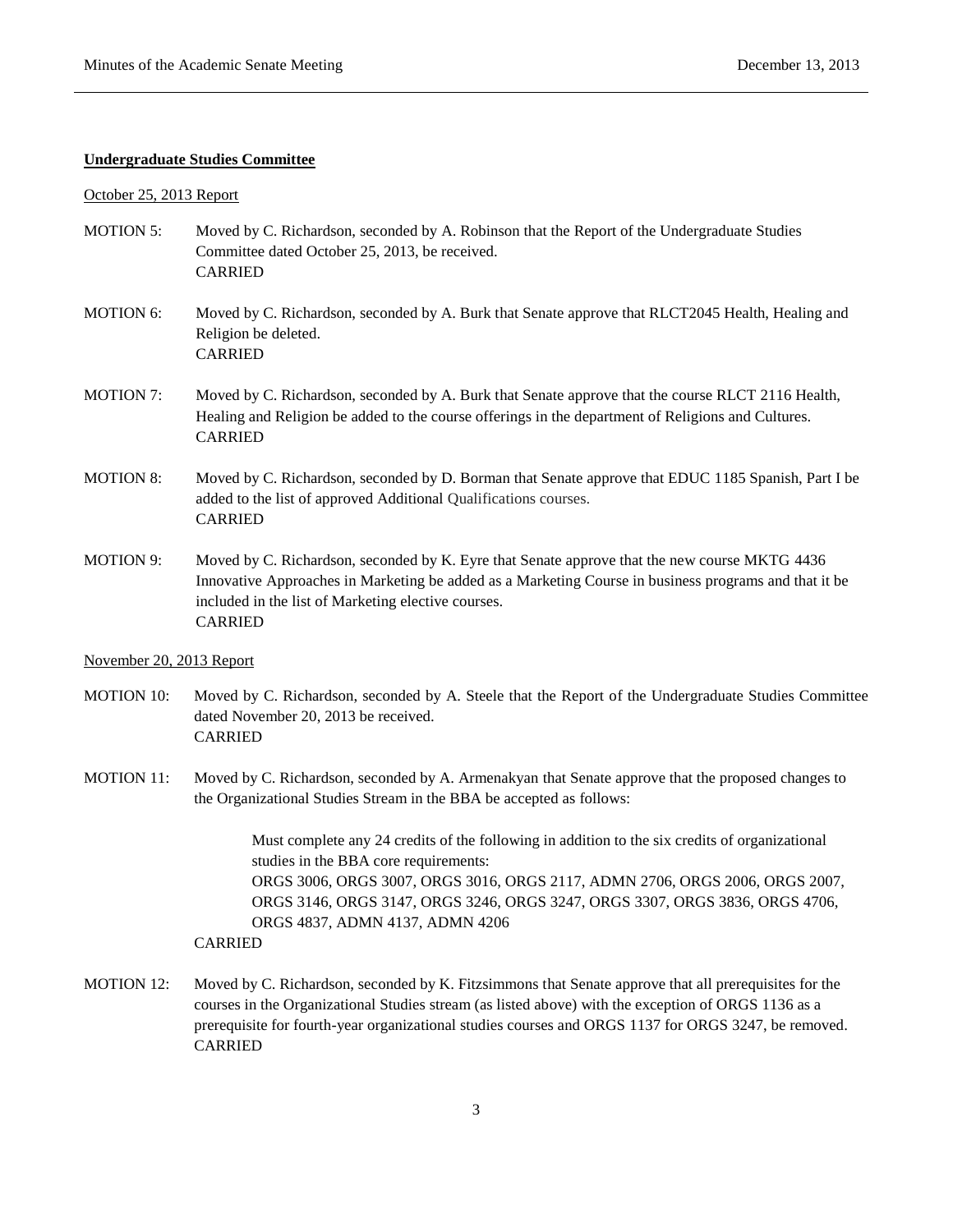| <b>MOTION 13:</b> | That Senate approve that the proposed changes to the minor in Human Resources be accepted as follows:                                                                                                                                                                                                  |  |
|-------------------|--------------------------------------------------------------------------------------------------------------------------------------------------------------------------------------------------------------------------------------------------------------------------------------------------------|--|
|                   | A minor in Human Resources Management consists of ORGS 1137 (3 credits) which is mandatory<br>and 15 additional credits from the following:<br>ORGS 1136, ORGS 2006, ORGS 2117, ORGS 3146, ORGS 3147, ORGS 3246, ORGS 3247,<br>ORGS 3836, ORGS 3016, ORGS 4837, ORGS 4706, ADMN 1156<br><b>CARRIED</b> |  |
| <b>MOTION 14:</b> | That Senate approve that the proposed changes to the minor in Corporate Social Responsibility be accepted<br>as follows:                                                                                                                                                                               |  |
|                   | A minor in Corporate Social Responsibility consists of ORGS 3007 (3 credits) and 15 additional<br>credits from the following:                                                                                                                                                                          |  |
|                   | ADMN 1156, ADMN 2306, ORGS 3006, ADMN 2706, MKTG 3436, ORGS 3016, ORGS 3147,<br><b>ORGS 3307</b><br><b>CARRIED</b>                                                                                                                                                                                     |  |
| <b>MOTION 15:</b> | Moved by C. Richardson, seconded by A. Robinson that Senate approve that PHIL 2717 - Environmental<br>Ethics be added to the curriculum in Philosophy as outlined.<br><b>CARRIED</b>                                                                                                                   |  |
| <b>MOTION 16:</b> | Moved by C. Richardson, seconded by A. Weeks that Senate approve that the revised course description for<br>PSYC 3626 - Psychological Disorders in Children be approved as outlined.<br><b>CARRIED</b>                                                                                                 |  |
| <b>MOTION 17:</b> | Moved by C. Richardson, seconded by G. Black that Senate approve that the following 3-credit Curriculum<br>Courses (according to the attached descriptive data) be added to the course offerings for the 2-year Bachelor<br>of Education:                                                              |  |
|                   | EDUC 4717 – Language and Literacies for the Primary and Junior Divisions<br>$\bullet$<br>EDUC 4727 – Emergent and Early Literacy for the Primary and Junior Divisions<br>٠<br>EDUC 4747 – Mathematics for the Primary and Junior Divisions                                                             |  |

- EDUC 4757 Music for the Primary and Junior Divisions
- EDUC 4767 Science and Technology for the Primary and Junior Divisions
- EDUC 4777 Social Studies for the Primary and Junior Divisions
- EDUC 4787 Visual Arts for the Primary and Junior Divisions
- EDUC 4737 Health and Physical Education for the Primary and Junior Divisions
- EDUC 4807 Language and Literacies for the Junior and Intermediate Divisions
- EDUC 4827 Mathematics for the Junior and Intermediate Divisions
- EDUC 4837 Music for the Junior and Intermediate Divisions
- EDUC 4847 Science and Technology for the Junior and Intermediate Divisions
- EDUC 4857 Social Studies for the Junior and Intermediate Divisions
- EDUC 4867 Visual Arts for the Junior and Intermediate Divisions
- EDUC 4817 Health and Physical Education for the Junior and Intermediate Divisions
- EDUC 4877 Language and Literacies for the Intermediate and Senior Divisions
- EDUC 4887 Mathematics for the Intermediate and Senior Divisions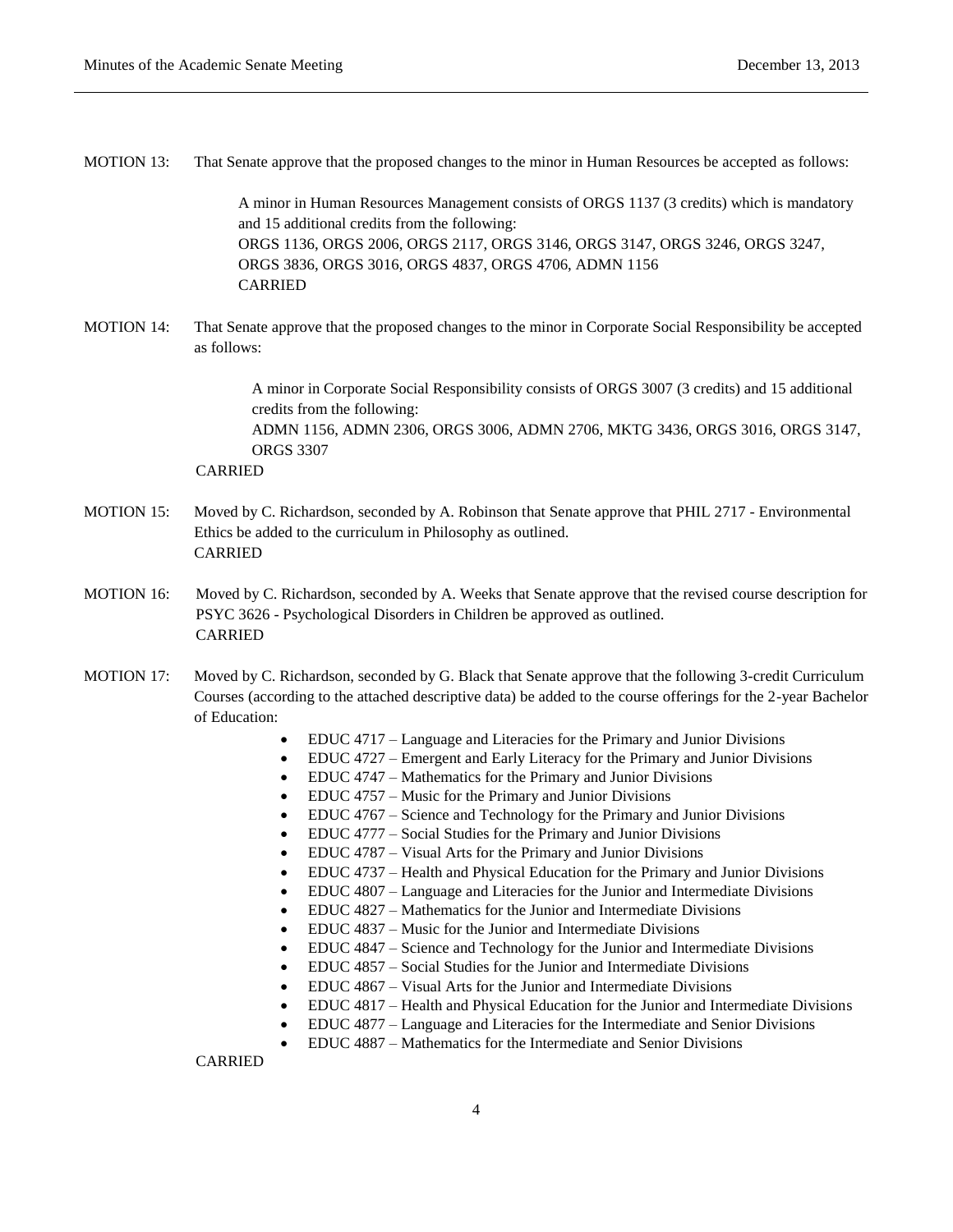- MOTION 18: Moved by C. Richardson, seconded by G. Black that Senate approve that the following 3-credit Teachable Courses (according to the attached descriptive data) be added to the course offerings for the 2-year Bachelor of Education:
	- EDUC 4708 Business Studies General (Intermediate)
	- EDUC 4718 Computer Studies (Intermediate)
	- EDUC 4728 English (Intermediate)
	- EDUC 4738 French as a Second Language (Intermediate)
	- EDUC 4748 Geography (Intermediate)
	- EDUC 4758 Health and Physical Education (Intermediate)
	- EDUC 4768 History (Intermediate)
	- EDUC 4788 Music-Instrumental (Intermediate)
	- EDUC 4798 Religious Education (Intermediate)
	- EDUC 4808 Science General (Intermediate)
	- EDUC 4818 Visual Arts (Intermediate)
	- EDUC 4809 Biology (Senior)
	- EDUC 4709 Business Studies (Senior)
	- EDUC 4819 Science-Chemistry (Senior)
	- EDUC 4719 Computer Studies (Senior)
	- EDUC 4729 English (Senior)
	- EDUC 4739 French as a Second Language (Senior)
	- EDUC 4749 Geography (Senior)
	- EDUC 4759 Health and Physical Education (Senior)
	- EDUC 4769 History (Senior)
	- EDUC 4779 Mathematics (Senior)
	- EDUC 4789 Music-Instrumental (Senior)
	- EDUC 4799 Religious Education (Senior)
	- EDUC 4829 Science-Physics (Senior)
	- EDUC 4839 Visual Arts (Senior)

MOTION 19: Moved by C. Richardson, seconded by A. Burk that Senate approve that the BPHE degree requirements include a 3-credit course on academic writing in Year 1 from one of the following courses:

ENGL 1106, ENGL 1107 or ACAD 1601.

# CARRIED

- MOTION 20: Moved by C. Richardson, seconded by J. McAuliffe that Senate approve that the 3-credit course PHED 1006 - Introduction to Physical Education, be removed as a degree requirement for students entering the BPHE program after January 2014. CARRIED
- MOTION 21: Moved by C. Richardson, seconded J. McAuliffe that Senate approve the removal of the following two degree requirement courses as from the BPHE program as outlined:
	- PHED 2106 Community Leadership Placement I, be removed as a degree requirement
	- BIOL 1006 or BIOL 1011 Introduction to Molecular and Cell Biology

- MOTION 22: Moved by C. Richardson, seconded by U. Kundrats that Senate approve the banking of the following two PHED courses effective June 1, 2014, as outlined:
	- PHED 1006 Introduction to Physical Education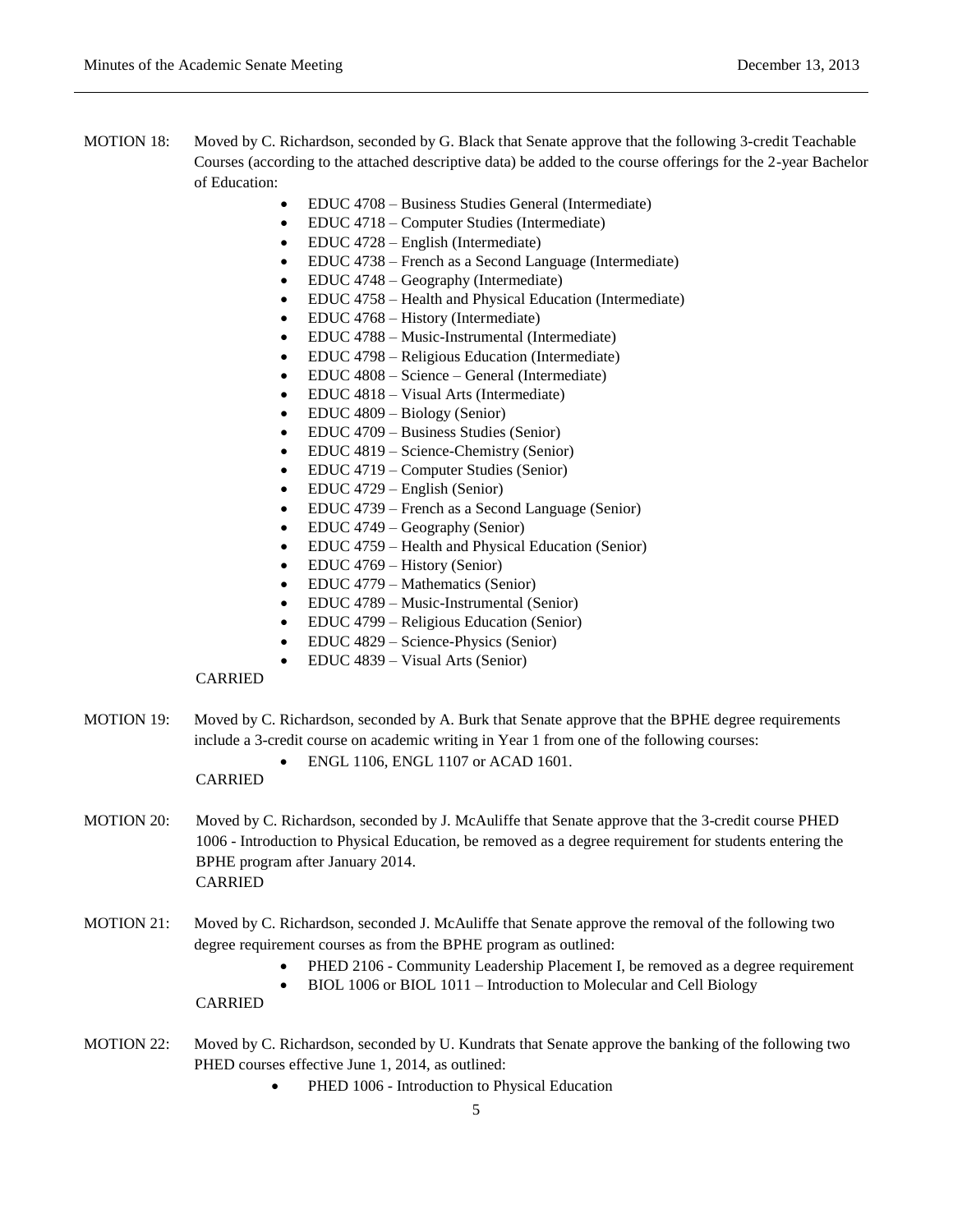PHED 2106 - Community Leadership Placement I

## CARRIED

- MOTION 23: Moved by C. Richardson, seconded by J. McAuliffe that Senate approve the removal of PHED 2216 -Systemic Approach to Functional Human Anatomy as a program requirement for students entering BPHE after January 2014 and that the course be deleted as of Fall 2015. CARRIED
- MOTION 24: Moved by C. Richardson, seconded by A. Burk that Senate consider the recoding of the following PHED courses as outlined:
	- PHED 3026 Biomechanics I be recoded to PHED 2036.
	- PHED 1027 Physical Activity and Sport Leadership be recoded to PHED 2037
	- PHED 2007 Adapted Physical Activity be recoded as PHED 3136
	- PHED 4027 Physical Fitness Principles, Prescription and Assessment be recoded to PHED 3046
	- PHED 3217 Research Methods and Statistics in Physical Education be recoded to PHED 2306
	- PHED 4016 Injury, Prevention and Care be recoded as PHED 3056.
	- PHED 4036 Ergonomics be recoded to PHED 3066

## CARRIED

MOTION 25: Moved by C. Richardson, seconded by K. Fitzsimmons that Senate approve that the minimum required grade of 60% be achieved in any PHED course in order for it to serve as a prerequisite for other PHED courses.

CARRIED

- MOTION 26: Moved by C. Richardson, seconded by A. Burk that Senate approve the following 3-credit courses as electives in the BPHE program as outlined:
	- $\bullet$  PHED 3016 Coaching
	- PHED 3017 Contemporary Health Issues
	- $\bullet$  PHED 4007 Health and Exercise Psychology
	- PHED 3056 (formerly PHED 4016) Injury Prevention and Care
	- PHED 4046 Contemporary Issues in Sport and Physical Activity

## CARRIED

- MOTION 27: Moved by C. Richardson, seconded by A. Burk that Senate approve the addition of the following required courses to the BPHE program as outlined:
	- PHED 1206 Systemic Approach to Functional Human Anatomy I
	- PHED 1207 Systemic Approach to Functional Human Anatomy II (PHED 1206 is the prerequisite)

- MOTION 28: Moved by C. Richardson, seconded by A. Burk that Senate approve the addition of the following elective courses to the BPHE program as outlined:
	- PHED 4066 Motor Behaviour
	- PHED 3076 Health Promotion
	- PHED 4076 Applied Sport Performance Psychology
	- PHED 3086 Group Dynamics in Sport and Physical Activity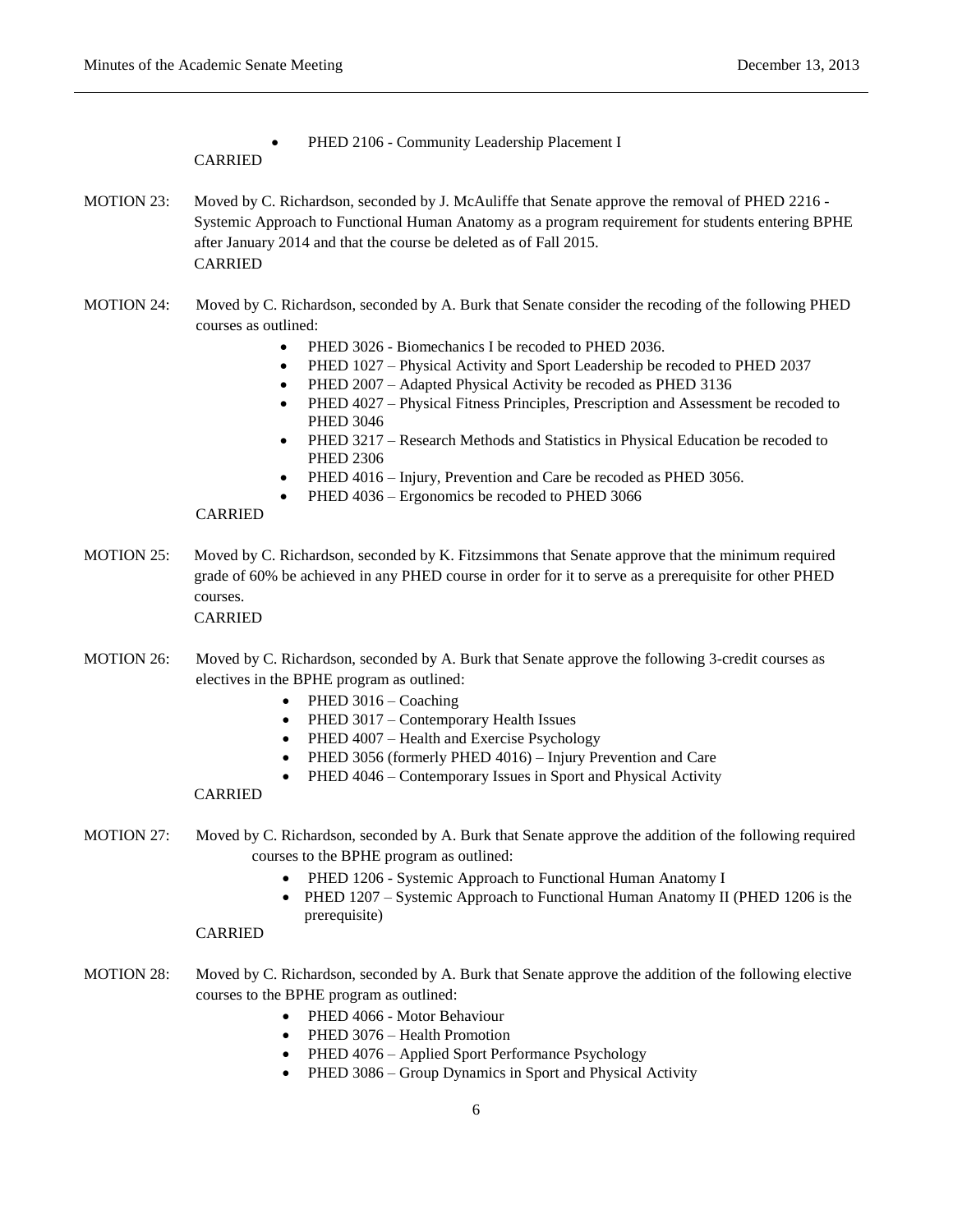- PHED 4086 Musculoskeletal Assessment and Exercise Prescription
- PHED 3156 Physical Activity and Cancer
- PHED 4056 Advanced Injury Prevention and Care
- PHED 3126 Neuro-Motor Control of Movement

- MOTION 29: Moved by C. Richardson, seconded by K. Fitzsimmons that Senate approve that the 3-credit course PHED 3146 - Comprehensive School Health, be created and added to the BPHE programme electives as outlined. CARRIED
- MOTION 30: Moved by C. Richardson, seconded by T. Parkes that Senate approve that the Deans for all Faculties discuss future cross-collaborative teaching opportunities. CARRIED
- MOTION 31: Moved C. Richardson, seconded by H. d'Entremont that Senate approve the modified admission requirements for the BScN Scholar Practitioner Program as outlined with the addition of an extra criteria:

## **Current SPP Admission Policy**

Admission consideration to the Bachelor of Science in Nursing Scholar Practitioner Program (SPP) is based on the following criteria:

- A recognized undergraduate degree with a minimum overall average of 70% (calculated on the best 10 full course equivalents not including transfer courses). Applicants with completed degrees containing less than 10 full course equivalents will not be considered.
- Personal Statement
- Reference Letter
- Interview

## **Proposed Change to SPP Admission Policy**

Admission consideration to the Bachelor of Science in Nursing Scholar Practitioner Program (SPP) is based on the following criteria:

- A recognized undergraduate degree with a minimum overall average of 70% (calculated on the best 10 full course equivalents not including transfer courses). Applicants with final degrees containing less than 10 full course equivalents will not be considered.
- *Successful completion of one (1) course in anatomy and physiology and one (1) course in general psychology, at the university level from a recognized institution is recommended. (Applicants who have not completed these courses will be considered for admission; however, they will be required to provide proof of successful completion of the prerequisite(s) by the end of their first year (12 months) of study.)*
- Personal Statement
- Reference Letter
- Interview

## CARRIED

## December 3, 2013 Report

MOTION 32: Moved by C. Richardson, seconded by A. Steele that the Report of the Undergraduate Studies Committee dated December 3, 2013, be received. CARRIEDC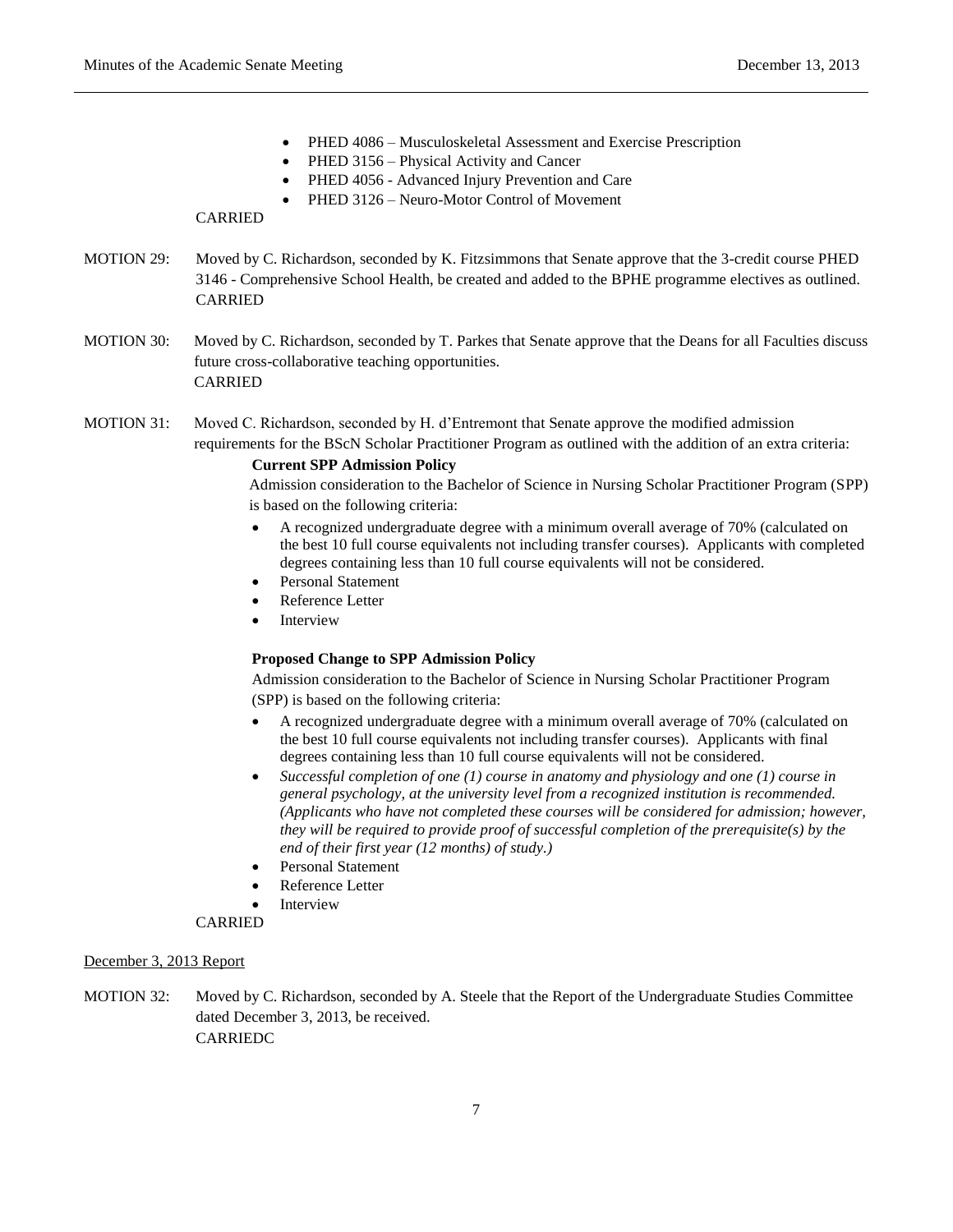- MOTION 33: Moved by C. Richardson, seconded by C. Hachkowski that Senate approve the following 3-credit courses (according to the attached descriptive data) be added to the course offerings for the 2-year Bachelor of Education.
	- EDUC 4716 Legal and Social Foundations of Education
	- EDUC 4726 Diversity and Inclusion
	- EDUC 4776 Special Needs of Students
	- EDUC 4736 Introduction to Curriculum Design and Teaching
	- EDUC 4746 Assessment, Evaluation and Communication of Student Learning
	- EDUC 4756 Curriculum Design and Inquiry
	- EDUC 4766 Technology Enriched Teaching and Learning (TETL)

- MOTION 34: Moved by C. Richardson, seconded by A. Steele that Senate approve the following 3-credit Elective Courses (according to the attached descriptive data) be added to the course offerings for the 2-year Bachelor of Education.
	- EDUC 4701 Aboriginal Education in Canada
	- EDUC 4711 Teaching with Children's Literature
	- EDUC 4721 Educating Young Children The Early Years
	- EDUC 4731 Early Numeracy
	- EDUC 4741 Mobile Technology Enriched Teaching & Learning (mTETL)
	- EDUC 4751 Teaching English Language Learners (TELL)
	- EDUC 4761 Environmental Education Across the Curriculum
	- EDUC 4771 Environmental Science
	- EDUC 4781 Imagination Creativity Education in the 21st Century Classroom (ICE)
	- EDUC 4791 Integrated Curriculum
	- EDUC 4801 International Teaching
	- EDUC 4811 Literacy Assessment
	- EDUC 4821 Media Arts
	- EDUC 4831 Mental Health in Schools
	- EDUC 4841 Teaching Vocal Music
	- EDUC 4851 Living, Teaching, and Learning with New Literacies
	- EDUC 4861 Teaching, Learning, and Being in the Outdoors
	- EDUC 4871 Philosophy
	- EDUC 4881 Politics
	- EDUC 4891 Social Justice & Equity
	- EDUC 4702 Teaching in French Immersion
	- EDUC 4712 Special Topics in Education
	- EDUC 4722 Family-School Partnerships: Bridging the Gap Between Home and School Literacies
	- EDUC 4732 Teaching Students with Learning Disabilities
	- EDUC 4742 Teaching Students Who are Gifted
	- EDUC 4752 Understanding First Nations, Metis and Inuit Students with Exceptionalities
	- EDUC 4762 Proactive and Inclusive Classroom Management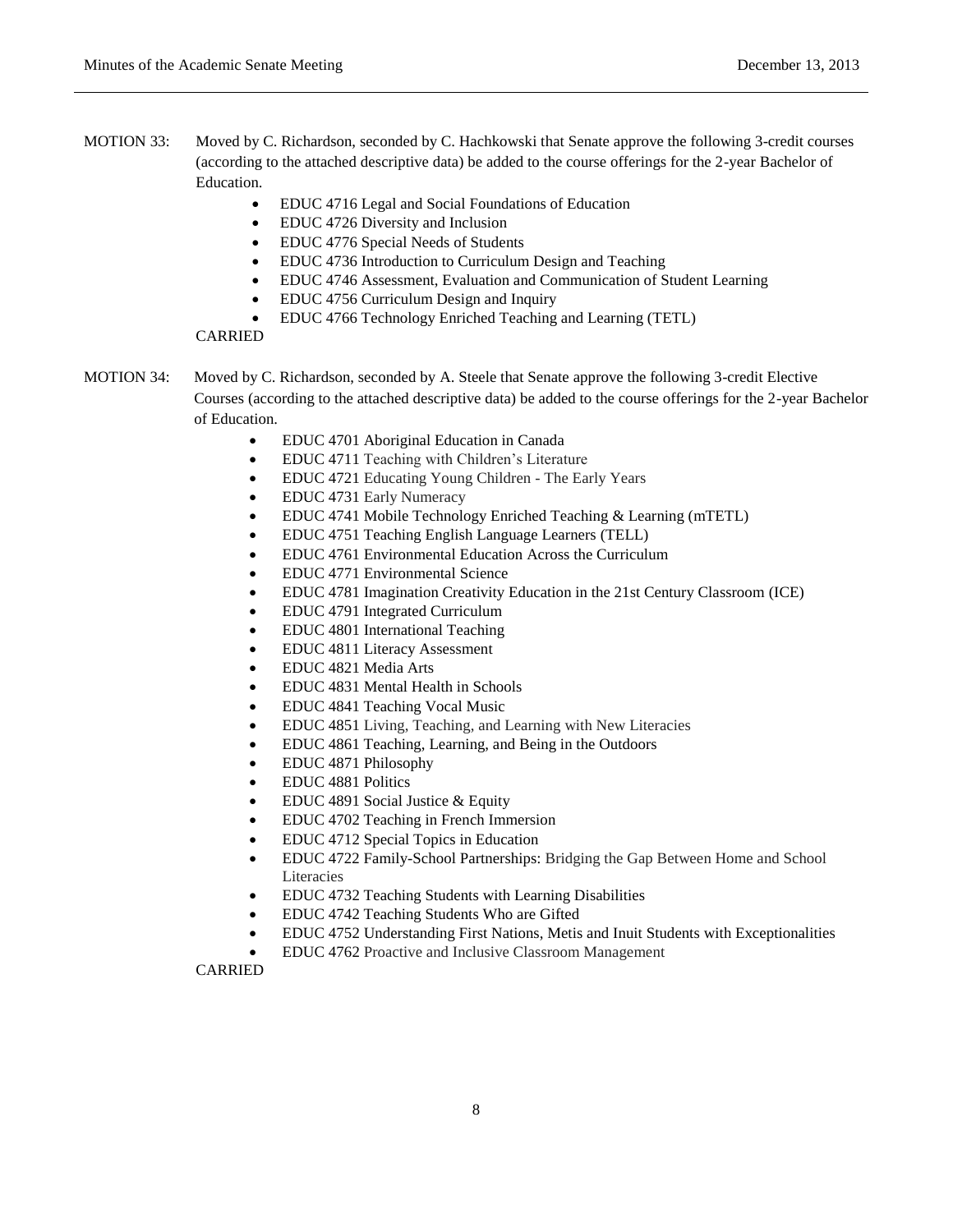MOTION 35: Moved by C. Richardson, seconded by C. Hachkowski that Senate approve the following 3-credit Teachable Course, Intermediate Mathematics (according to the attached descriptive data) be added to the course offerings for the 2-year Bachelor of Education. EDUC 4778 Mathematics (Intermediate) CARRIED

# **Graduate Studies Council**

- MOTION 36: Moved by M. Tuncali, seconded by A. Burk that the report of the Graduate Studies Council dated November 14 2013 be received. CARRIED
- MOTION 37: Moved by M. Tuncali, seconded by J. Dech that Senate note the revisions to the External Examiner's Report form as outlined in the attached document. CARRIED
- MOTION 38: Moved by M. Tuncali, seconded by Y. Bisson that Senate approve the Graduate Course Equivalency policy as outlined in the attached document. CARRIED
- MOTION 39: Moved by M. Tuncali, seconded by J. Dech that Senate approve the MES/MESc graduate studies admission policy as attached. CARRIED

#### **Research Council**

- MOTION 40: Moved by M. Tuncali, seconded by A. Burk that the Report of the Research Council dated November 18, 2013, be received. CARRIED
- MOTION 41**:** Moved by M. Tuncali, seconded by H. Zhu that Centre for Interdisciplinary Collaboration in the Arts and Sciences (CICAS) be approved as outlined in the attached document. CARRIED

#### **AMENDMENT of BY-LAWS**

 **Notice of Motion (regarding addition of Assistant VP, Research and Graduate Studies (voting) and Assistant VP, Institutional Planning and Quality Assurance (non-voting) to the Planning and Priorities Committee**

That Article 9.2(a) of the Senate bylaws be amended with the addition of the Assistant Vice-President, Research and Graduate Studies (voting) and the Assistant Vice-President, Institutional Planning and Quality Assurance (nonvoting) to the Planning and Priorities Committee.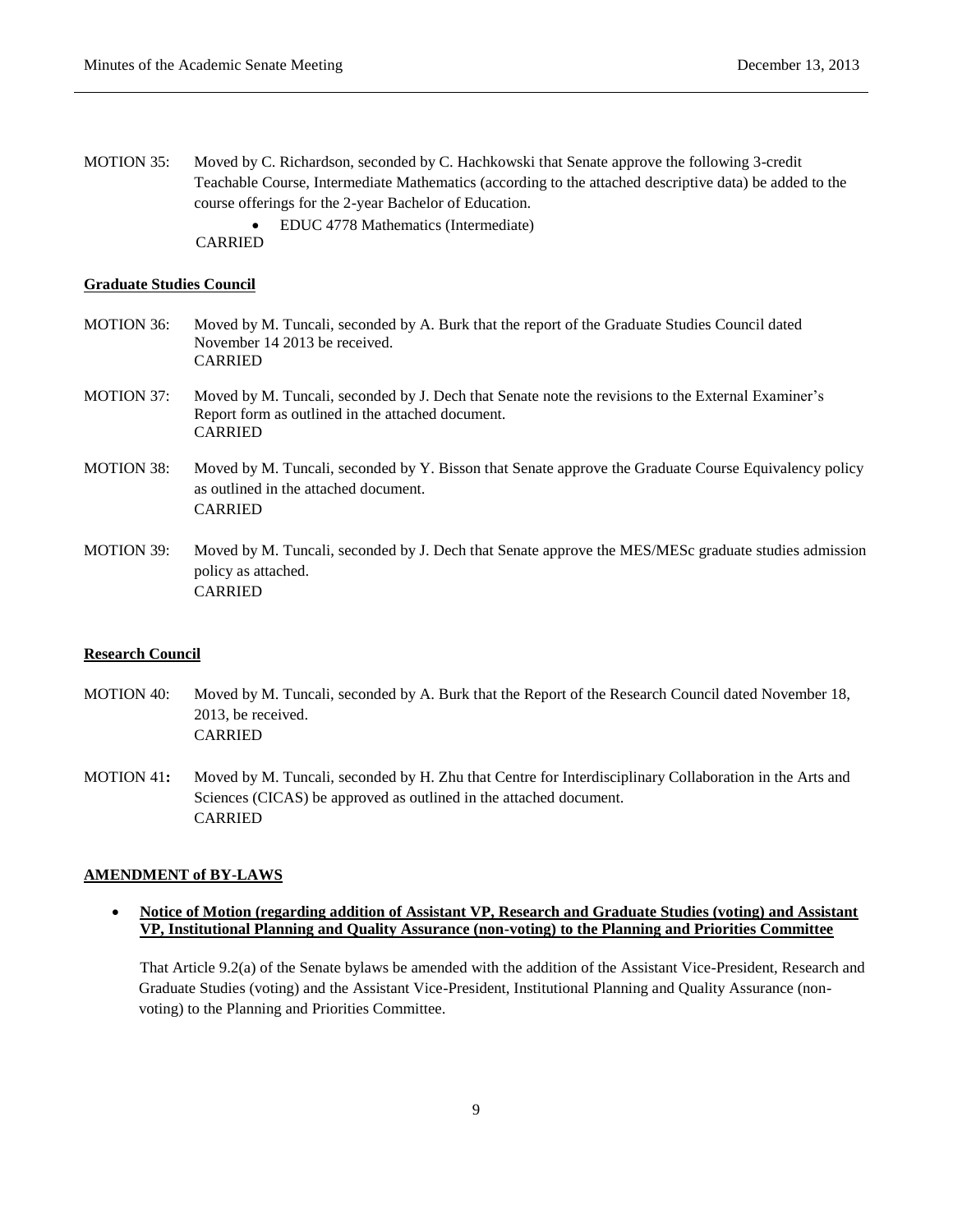#### **Notice of Motion (regarding changes to faculty representation on the Planning and Priorities Committee)**

That Article 9.2.(b)(i) and Article 9.2.(b)(ii) of the Senate bylaws be amended as follows:

Current wording*:*

- (i) one (1) tenured or tenure-track faculty Senator\* from each Faculty, one of whom shall be elected by the Committee to serve as Vice-Chair;
- (ii) one (1) tenured or tenure-track faculty non-Senator\* from each Faculty;

\* minimum two (2) years previous Nipissing University experience required; 50% tenured faculty preferred

*Proposed wording:*

*(i) four (4) tenured or tenured track faculty Senators\* with at least one from each Faculty, one of whom shall be elected by the Committee to serve as Vice-Chair; (ii) four (4) tenured or tenured track faculty non-senators with at least one from each Faculty; \* minimum two (2) years previous Nipissing University experience required; 50% tenured faculty preferred*

# **Notice of Motion (regarding changes to dates of annual faculty selection procedures for Senate)**

That Article 4.3 Annual Election Procedures for Representatives Allocated to Each Faculty be amended as follows:

Original

- 4.3 Annual Election Procedures for Representatives Allocated to Each Faculty
- (a) By 01 February each year, the By-Laws & Elections Subcommittee shall announce the list of positions in each Faculty to be filled in the next Senate election cycle, and indicate the term of office for each position.
- (b) By 15 February each year, the Deans shall invite nominations for all positions to be filled within their respective constituencies, and shall provide a list of all constituency members currently eligible to serve and/or to vote in the election.

(Any faculty member holding a cross-appointment between two Faculties will declare a primary Faculty for election purposes, and shall be eligible to serve and/or to vote only in that Faculty.)

- (c) Nominations shall be submitted in writing, signed by the nominee and two eligible voters, not later than 15 March each year.
- (d) Each Faculty Council shall meet at least once during the nomination period (and after the list of nominations received to date for each Faculty has been circulated to constituents), to discuss the distribution of nominations in order to gauge the degree to which the nominees (if elected), together with those Senate representatives whose terms are continuing, would reasonably represent the Faculty's profile according to rank, gender, cultural diversity and breadth of program offerings. Discussions may also be held regarding the merits of maintaining a minimum number of department chairs or program directors in the final Faculty slate. In the event that these discussions identify potential deficiencies, additional nominations may be encouraged.
- (e) Within one week of the close of nominations, the Deans shall inform their respective constituencies of any position(s) filled by acclamation, and, where required, announce the days/times when voting will be conducted for any contested position(s).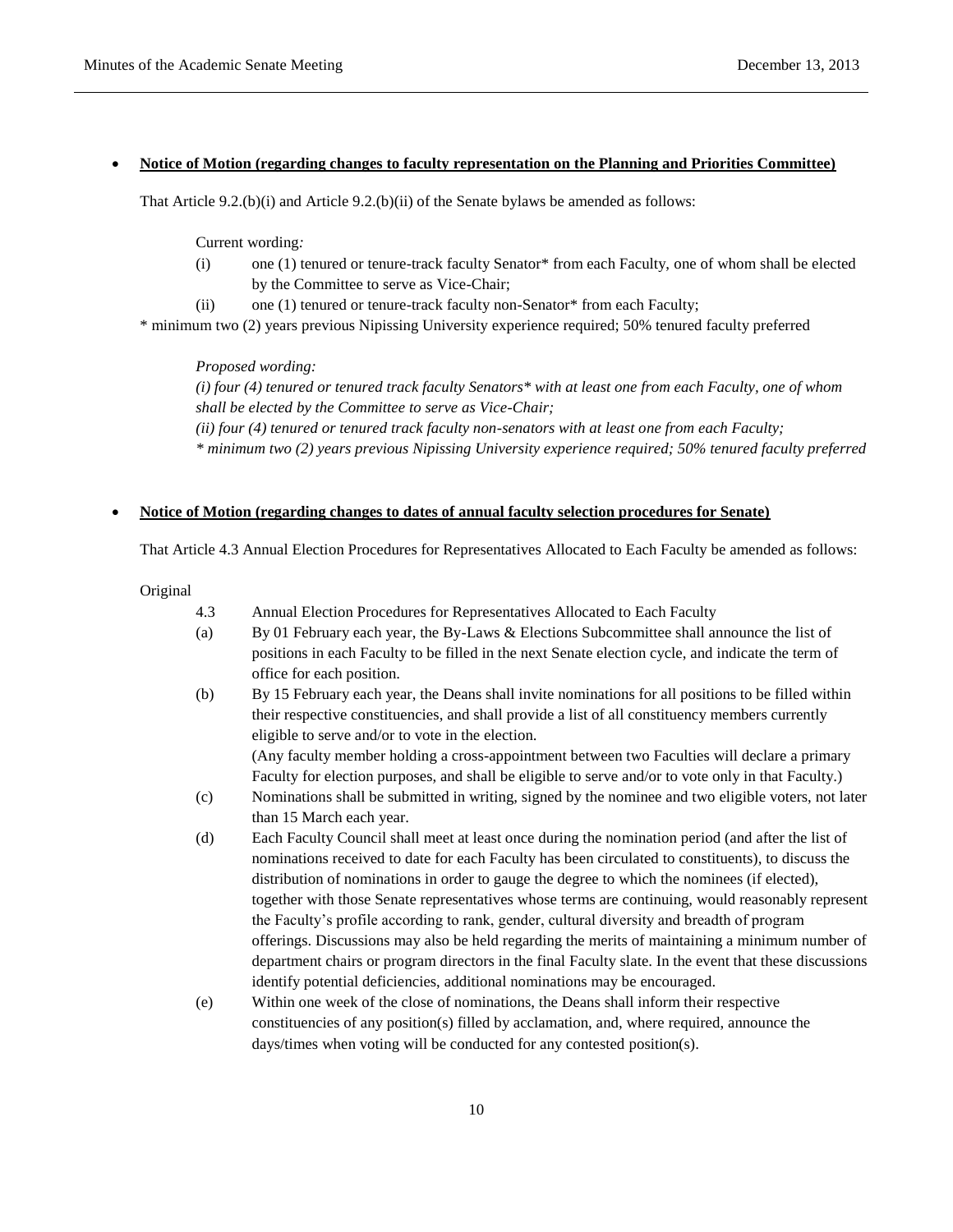- (f) Voting for contested positions in each Faculty shall be by secret ballot. Candidates shall be listed on the ballot in alphabetical order. Eligible voters may vote for as many candidates as there are contested seats on the ballot. Voting by proxy shall not be permitted.
- (g) At the close of voting in each Faculty, the ballots shall be counted and verified by two faculty scrutineers, elected by the respective Faculty Councils, who are eligible to vote in the constituency but who are not standing for Senate election.
- (h) Elections for contested positions in each Faculty shall normally be completed by 31 March each year. The Deans shall notify their Faculties of the results within three days of the close of voting, and shall normally report their final slates of Faculty representatives to the By-Laws & Elections Subcommittee by 07 April each year.

## *Revised*

- **4.3** Annual Election Procedures for *Senate* Representatives Allocated to Each Faculty
- (a) By *10 January* each year, the By-Laws & Elections Subcommittee shall announce the list of *Senate seats available* in each Faculty to be filled in the next Senate election cycle, and indicate the term of office for each position.
- (b) By *17 January* each year, the Deans shall invite nominations for all *Senate seats available* to be filled within their respective constituencies, and shall provide a list of all constituency members currently eligible to serve and/or to vote in the election. (Any faculty member holding a crossappointment between two Faculties will declare a primary Faculty for election purposes *to the appropriate Dean*, and shall be eligible to serve and/or to vote only in that Faculty.)
- (c) Nominations shall be submitted in writing *to the Dean,* signed by the nominee and two eligible voters, not later than *31 January* each year.
- (d) *In the first week after the nomination period, each Faculty Council shall meet. The Deans will present the list of nominees, seek out new nominees if there has not been enough nominations (via a nominator and a seconder from the floor), to discuss the election procedures and to elect two scrutineers. After this meeting of Faculty Council the final list of nominees and election procedures will be distributed by the Deans to all members of the respective faculty.*
- (e) *Unless all seats have been filled by acclamation and no later than the second week of February, the Deans shall announce the start of the election period. Elections for each Faculty shall normally be completed by no later than 28 February each year.*
- (f) *Voting shall take place Monday – Friday during 8:30am – 4:30pm in the respective Dean's Office. Voting shall be by secret ballot.* Candidates shall be listed on the ballot in alphabetical order. Eligible voters may vote for as many candidates as there are seats on the ballot. Voting by proxy shall not be permitted. Each voter shall receive one ballot, to be filled out in private and returned to the ballot box which will be monitored by the Dean's Office.
- (g) At the close of voting in each Faculty, the ballots shall be counted and verified by two faculty scrutineers, elected by the respective Faculty Councils, who are eligible to vote in the constituency but who are not standing for Senate election.
- (h) The Deans shall notify their Faculties of the results within three days of the close of voting, and shall normally report their final slates of Faculty representatives to the By-Laws & Elections Subcommittee by no later than *01 March* each year.

# **Notice of Motion (regarding changes to procedures and dates of Faculty Council Nominations and Elections Subcommittee**

That Article 10.1.2 Faculty Nominations and Elections Subcommittee be amended as follows: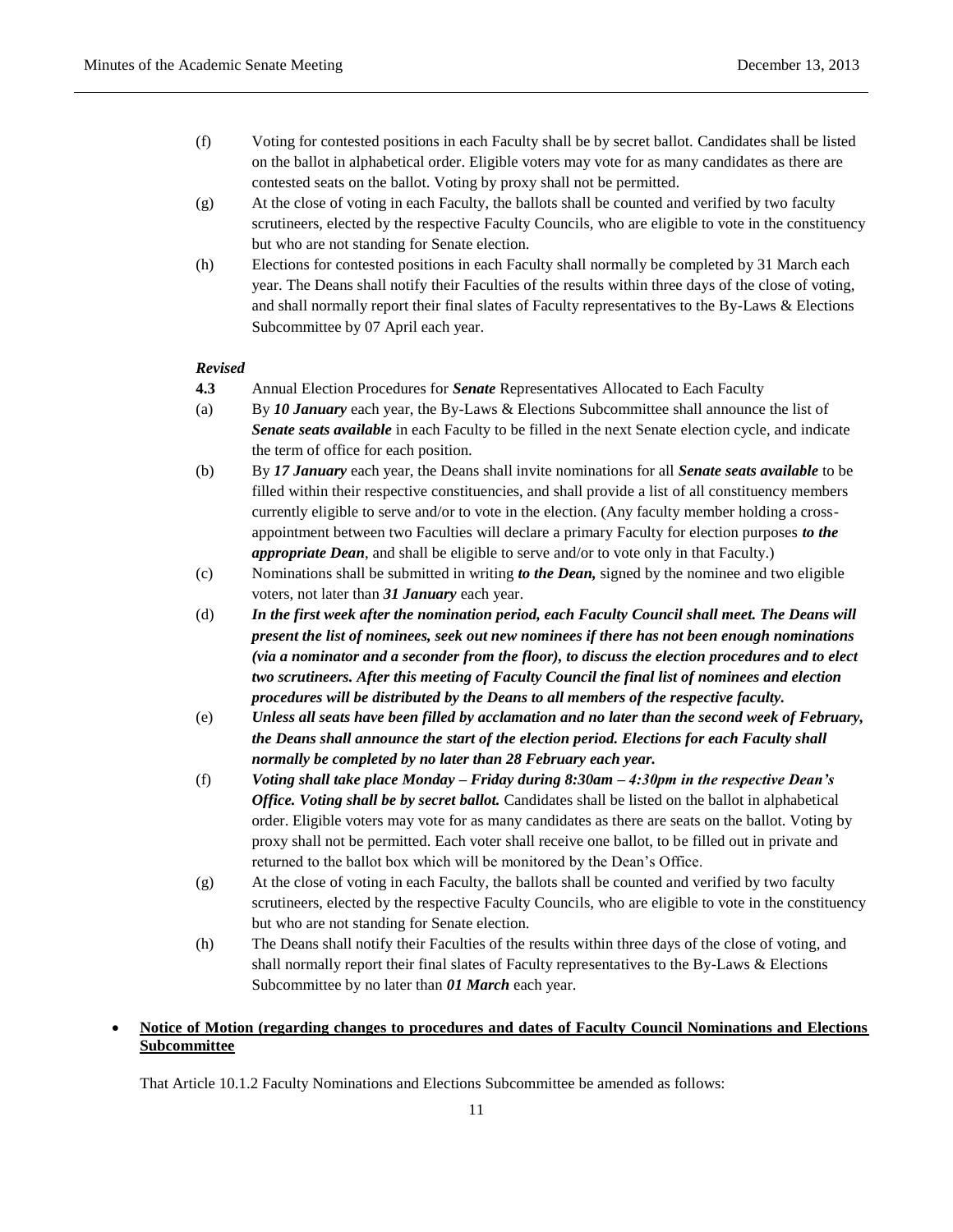### **Original**

10.1.2 Faculty Council Nominations and Elections Subcommittee

- (a) Membership will include the Faculty representative on the Bylaws and Elections Subcommittee who shall be Chair; two other faculty representatives; and the Dean of the Faculty.
- (b) The subcommittee will be formed at the November Faculty Council meeting.
- (c) The subcommittee will solicit nominations for Senate, Senate committees and Board representatives through the distribution of a nomination form that lists first, second and third choice/preference, to be returned to the subcommittee Chair by the February Faculty Council meeting.
- (d) Where possible, the proposed slate of committee/board members will reflect continuity of membership as well as consideration involving new faculty members in the work of Senate, Senate committees and the Board of Governors.
- (e) The proposed slate will be presented to the March Faculty Council. Additional nominations from the floor will be accepted and elections held where necessary.
- (f) All results will be reported to the Bylaws and Elections Subcommittee by the end of March who will bring the slate forward, as a Notice of Motion, at the April Senate meeting.

### *Revised*

10.1.2 Faculty Council Nominations and Election Subcommittee *Procedures*

- (a) *The Nominations and Elections Subcommittee is charged with soliciting nominations from their respective faculty and preparing a recommended slate of nominations for Senate committees and Board representatives to present to Faculty Council.*
- (b) Membership will include *a* Faculty representative on the Bylaws and Elections Subcommittee who shall be Chair; two other faculty representatives; and the Dean of the Faculty.
- (b) The subcommittee will be formed at the November Faculty Council meeting.
- (c) The subcommittee will solicit nominations for Senate committees and Board representatives through the distribution of a nomination form that lists first, second, and third choice/preference beginning *02 March,* to be returned to the subcommittee Chair *no later than17 March.*
- (d) Where possible, the proposed slate of committee/board members will reflect continuity of membership as well as consideration involving new faculty members in the work of Senate committees and the Board of Governors.
- (e) All results will be reported to the Bylaws and Elections Subcommittee *by 25 April.*

## **ELECTIONS**

 Elect three representatives, one from each faculty, to serve on the selection committees for the Chancellor's Award for Excellence in Teaching and the Nipissing University Award for CASBU Members. Each representative will serve on both committees.

Acclaimed for Arts and Science – D. Tabachnick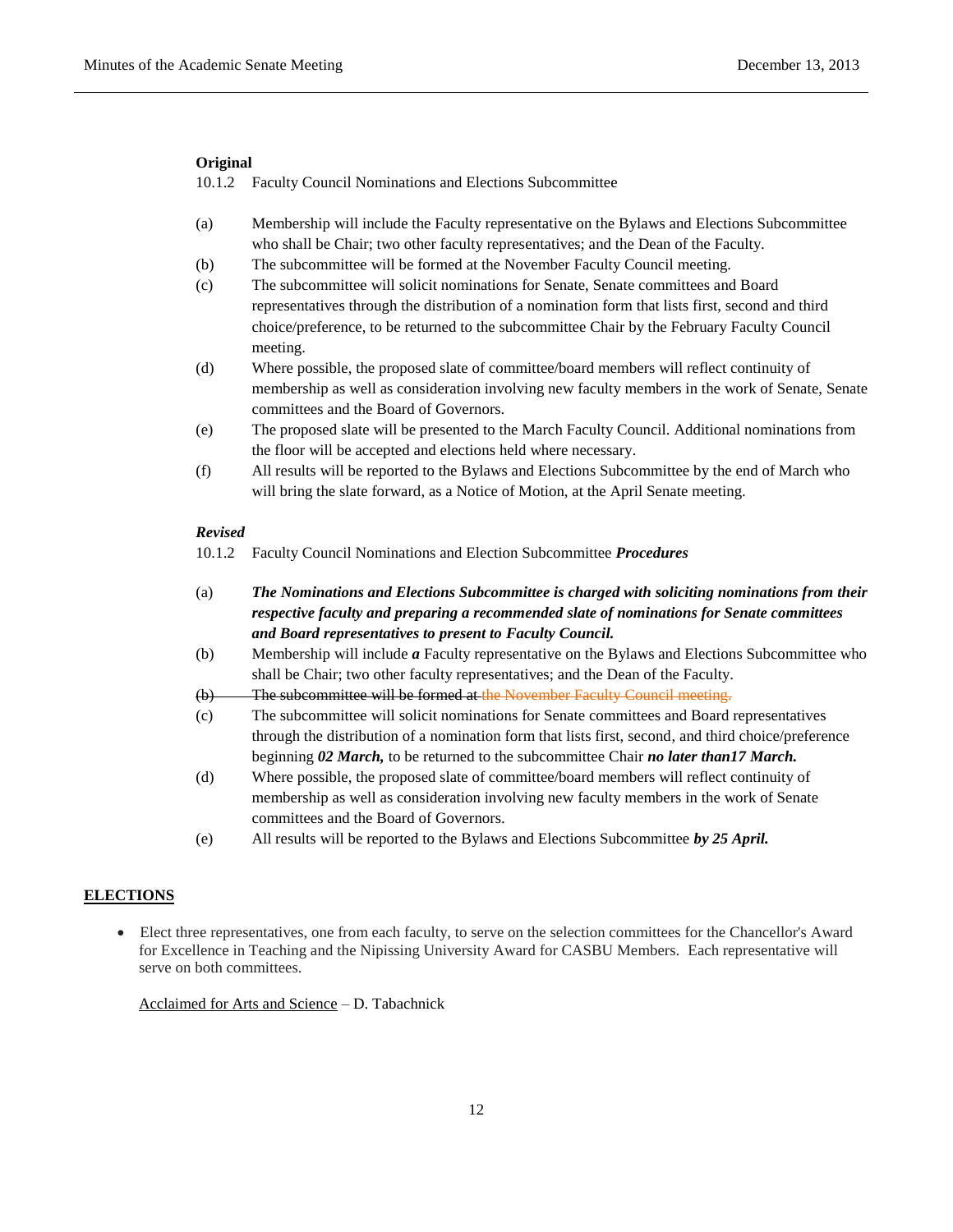### **REPORTS FROM OTHER BODIES**

### Board of Governors

Senator Zimbalatti from the Board of Governors indicated that the Board held a meeting on December 5, 2013. At the meeting, the President reminded members that December 10 marks the 21<sup>st</sup> birthday of Nipissing University as an independent chartered institution. Dr. DeGagné stated that he anticipated another draft of the strategic plan to be circulated. Feedback will be useful in the preparation of the strategic mandate agreement. The President reported on recent meetings of the Association of Universities and Colleges of Canada (AUCC); a major topic is sustainable revenue strategies at universities. At the provincial level, meetings of the Council of Ontario Universities (COU) are focused on the differentiation framework. The President expressed his appreciation to all faculty, staff and students who had contributed towards making the Fall Open House a success.

Vice-Chair Pro Tem, Marianne Berubé, presented a brief summary of the COU Board Conference held in Toronto. She shared upcoming trends and stated that all Ontario universities are facing increased deficits due to the fact that the Ministry will only be funding 1% increase per year while institution inflation will rise at 5-6% per year.

An election was held to choose one external Board member to serve on the Search Committee for the Dean of Arts & Science. Janet Zimbalatti was elected.

The Board approved a new policy on Responsible Conduct of Research. The VPAR explained that this policy covers all research; NU has to respect all existing policies concerning research. Board Committee Chairs presented highlights of their respective reports. No resolutions were presented. The Audit and Finance Committee expects to present the budget by April 15. The Plant & Property Committee Chair reported that Phase II and III of the Centre for Physical and Health Education are nearing completion. The next phase of renovations to the former Library space will include the Health Centre (shared with Canadore); classrooms, expanded space for Student Services, administrative space and faculty offices and it is expected that the work will be completed by the end of March or April of next year. The University Governance Committee Chair stated that a couple of Agenda items at the last meeting were deferred to allow rewrites/revisions to be made. These will be addressed at the next Governance meeting to be held in January.

#### ANNOUNCEMENTS

At the request of the President, Senator Robinson, Registrar, provided a brief synopsis on applications to date. She indicated that applications to undergraduate programs are on par compared to this time last year. There is a 5% increase in BEd applications, probably because this is the last intake for the one-year consecutive education program. The application deadline to the Bachelor of Education program has been extended to January 15, 2014.

The President attended the Executive Heads meeting of COU earlier this week. Discussions included possible review of funding formulas by the provincial government and medium and long term sustainability of universities.

Teacher education cuts were also discussed. The President reminded Senate that on a provincial per capita basis, our university system is the poorest funded. With a further cut to our education program, Nipissing will be affected disproportionately as much as 10% of our operating grant. We have managed to squeeze efficiencies and economies very well.

The cuts to BIUs were not anticipated and as a result, the finances at smaller institutions are going to be severely impacted. The President indicated that when the issue of teacher education cuts was first raised, the government thought the results would be revenue neutral. They did not anticipate the impact on other programs. As one option, universities are asking the government to implement a gradual decrease in the BIUs to soften the impact.